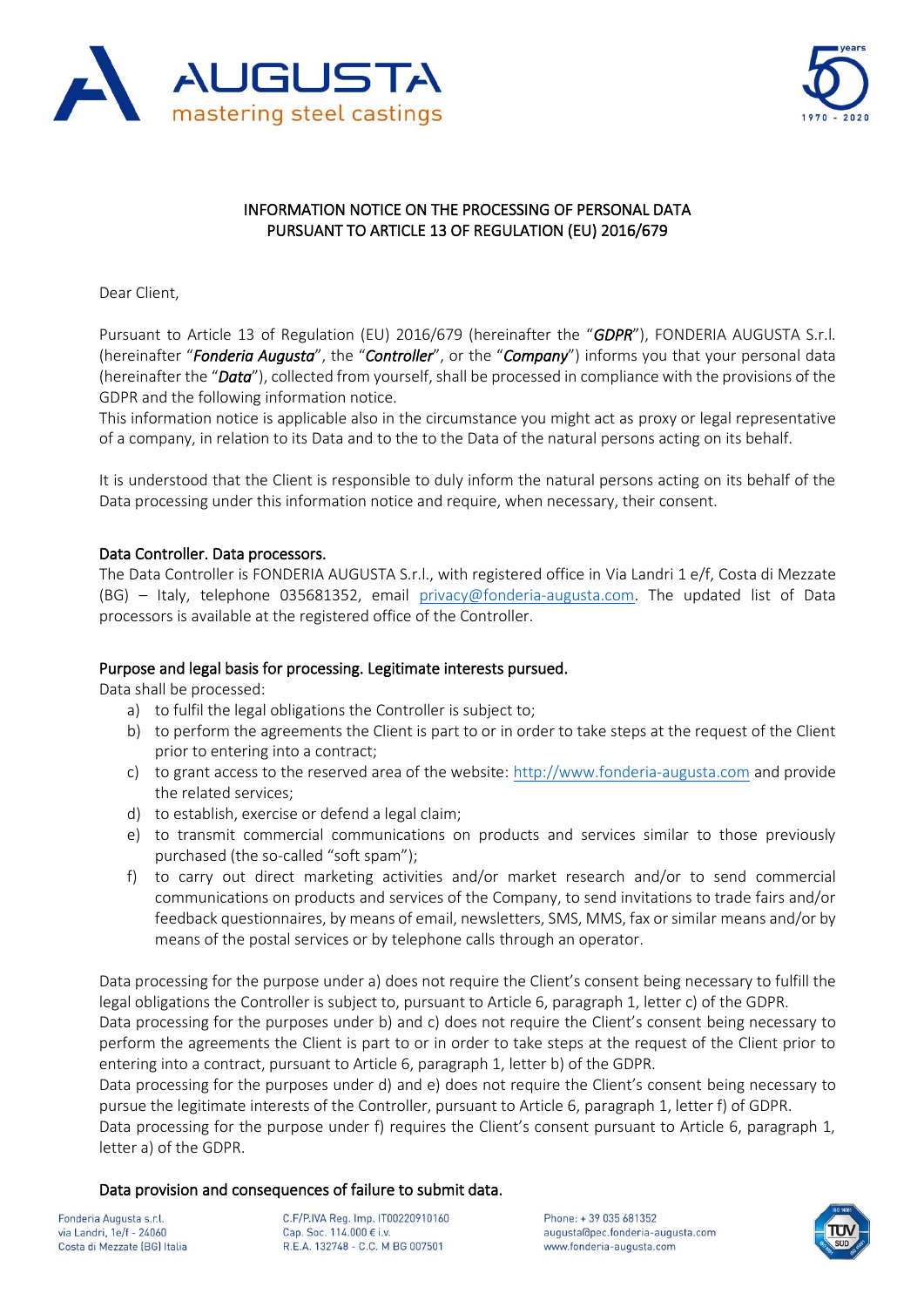



Data provision for the purposes stated in this information notice is optional. However, data provision for the purposes under a), b) and c) is required to fulfill legal and contractual obligations. Data provision for the purpose under d), on the other hand, is optional but required for the pursuit of the Controllers' legitimate interests. In all these circumstances, failure to submit data shall entail the impossibility for the Controller to establish commercial relationships with the Client.

Data provision for the purposes under e) and f) is optional and failure to submit shall entail the impossibility for the Controller to achieve such purposes.

# Recipients or categories of recipients.

Employees and/or independent contractors of the Company expressly appointed as processors or people in charge of the processing ("*persons authorized to process*") shall have access to Data within the limits and the modalities set forth in their appointment, and exclusively to the extent it is required in order to achieve the purposes above.

Data may be transmitted, moreover, to public or private entities, natural persons or legal entities that the Controller avails itself of in order to perform activities instrumental to achieving the purposes above (e.g. accessing financial services, banking services, factoring services, accounting services, shipping services, storage services etc.) or to which the Controller is required to communicate such Data under legal or contractual obligations.

In any case Data will not be disseminated.

### Storage period.

Data shall be stored for a maximum period of time equal to the limitation period of the rights exercisable by the Controller, applicable from time to time, without prejudice to the obligations arising from keeping accounting records and correspondence. In case of Data processing for marketing purposes, Data shall be stored for a maximum period of 24 months.

### Right of access, right to erasure, right to restrict processing, and right to data portability.

The Controller recognizes to Data subjects all the rights provided under Articles from 15 to 22 of the GDPR. By way of example, each Data subject may:

- a) Obtain confirmation whether there is an ongoing process of Personal Data concerning him/her or not;
- b) In case of an ongoing Data processing, obtain access to Personal Data and to information related to Data processing as well require a copy of the Personal Data;
- c) Obtain rectification of inaccurate Personal Data and completion of incomplete Personal Data;
- d) Obtain, in case one of the conditions under Article 17 of GDPR is met, erasure of Personal Data concerning him/her;
- e) Obtain, in the circumstances under by Article 18 GDPR, restrictions over Data processing;
- f) On the conditions under Article 20 of the GDPR, receive Personal Data concerning him/her in a structured, commonly used and machine-readable format and have such Data transmitted to another Controller, if technically feasible;
- g) in case of processing based upon consent, to withdraw such consent at any time, without affecting the lawfulness of processing based on consent granted before its withdrawal.

### Right to object.

Each Data subject is entitled to object at any time to the processing of his/her Personal Data performed in pursuit of a legitimate interests of the Controller. In case of objection, his/her Personal Data shall not be object of any processing activities unless there are legitimate grounds for the processing which override the interests, rights and freedoms of the Data subject or for the establishment, exercise or defense of legal claims.

Fonderia Augusta s.r.l. via Landri, 1e/f - 24060 Costa di Mezzate [BG] Italia C.F/P.IVA Reg. Imp. IT00220910160 Cap. Soc. 114.000 € i.v. R.E.A. 132748 - C.C. M BG 007501

Phone: +39 035 681352 augusta@pec.fonderia-augusta.com www.fonderia-augusta.com